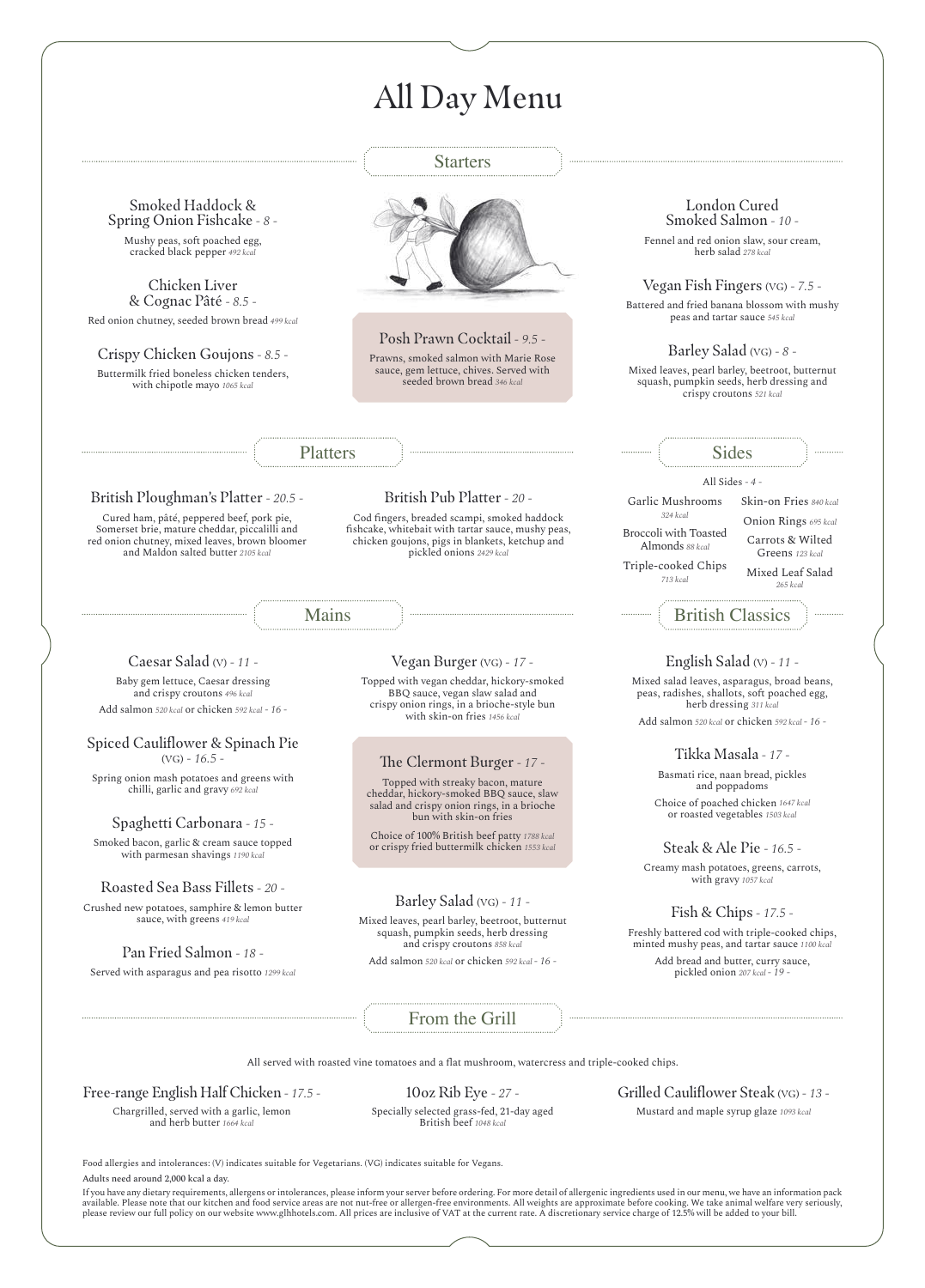# Wines

## Sparkling & Champagne

|                                              | Bottle<br>125ml |                       | Bottle<br>125ml |
|----------------------------------------------|-----------------|-----------------------|-----------------|
| Palladiano Durello Spumante<br>Veneto, Italy | $-9 - -41 -$    | Lanson Père Et Fils   | $-14 - 65 -$    |
|                                              |                 | Lanson Rosé           | $-15 - -70$     |
| Chapel Down<br>East Sussex, England          | $-43-$          | <b>Veuve Clicquot</b> | $-75-$          |
|                                              |                 | Dom Pérignon NV       | - 190 -         |

## White Wines

|                                                               | 250ml<br>175ml      | Bottle |                                                   | 175ml | 250ml               | Bottle |
|---------------------------------------------------------------|---------------------|--------|---------------------------------------------------|-------|---------------------|--------|
| Percheron Chenin Blanc<br>Western Cape, South Africa          | $-9 - -10 - -29 -$  |        | Piattini Pinot Grigio<br>Delle Venezie, Italy     |       | $-10 - -11 - -32 -$ |        |
| Cave de l'Ormarine 'Carte Noire'<br>Picpoul de Pinet, France  |                     | $-36-$ | <b>Fontanino Riesling</b><br>Piemonte, Italy      |       | $-11 - -14 - -40$   |        |
| Adobe Reserva Viognier (Organic)<br>D.O. Valle Central, Chile | $-12 - -15 - -42 -$ |        | La Leyenda de Las Cruces<br>Sauvignon Blanc       |       |                     | $-42-$ |
| <b>Shadow Point Chardonnay</b>                                | $-13 - -16 - -44 -$ |        | Valle de Leyda, Chile                             |       |                     |        |
| Monterey, USA                                                 |                     |        | Domaine de Maltaverne                             |       |                     | - 56 - |
| <b>Henners Native Grace Barrel</b><br>Chardonnay              |                     | $-49-$ | Pouilly-Fumé 'L'Ammonite'<br>Loire Valley, France |       |                     |        |
| East Sussex, England                                          |                     |        | Domaine de la Motte Chablis                       |       |                     | - 66 - |
|                                                               |                     |        | Premier Cru Vau-Ligneau                           |       |                     |        |
|                                                               |                     |        | Burgundy, France                                  |       |                     |        |

## Rosé Wines

|                                | 175ml | 250ml Bottle        |                      | 175ml | 250ml    | Bottle |
|--------------------------------|-------|---------------------|----------------------|-------|----------|--------|
| Principato Pinot Grigio Rosato |       | $-10 - -13 - -34 -$ | Chapel Down Rosé     |       | $- - 40$ |        |
| Provincia di Pavia, Italy      |       |                     | East Sussex, England |       |          |        |

### Red Wines

|                                                                      | 250ml<br>175ml      | Bottle |                                                            | 175ml               | 250ml | Bottle |
|----------------------------------------------------------------------|---------------------|--------|------------------------------------------------------------|---------------------|-------|--------|
| Percheron Shiraz Mourvèdre<br>Western Cape, South Africa             | $-9 - -10 - -29 -$  |        | Domaine Mas Bahourat Merlot<br>Gard, France                | $-10 - -11 - -32 -$ |       |        |
| Benjamin Malbec<br>Mendoza, Argentina                                | $-11 - -14 - -37 -$ |        | Sixty Clicks Shiraz Mataro<br>Victoria, Australia          | $-11 - -14 - -40$   |       |        |
| Cadus Tupungato Appellation Malbec<br>Uco Valley, Argentina          | $\equiv$            | $-49-$ | Showdown Man Cabernet Sauvignon<br>California, USA         | $-12 - -15 - -43 -$ |       |        |
| Barolo Contea di Castiglione<br>Piemonte, Italy                      |                     | $-55-$ | <b>Boutinot 'Les Coteaux'</b><br>Côtes du Rhône Villages   |                     |       | $-43-$ |
| Domaine Chante Cigale,<br>Châteauneuf-du-Pape Rouge<br>Rhône, France |                     | $-60-$ | Rhône, France<br><b>Greyrock Pinot Noir</b><br>New Zealand |                     |       | $-47-$ |

Fancy something smaller? Just ask for a 125ml wine glass.

All wines are 11-15% and Champagne 12-13% ABV. All prices are inclusive of VAT at the current rate. A discretionary 12.5% service charge will be added to your bill.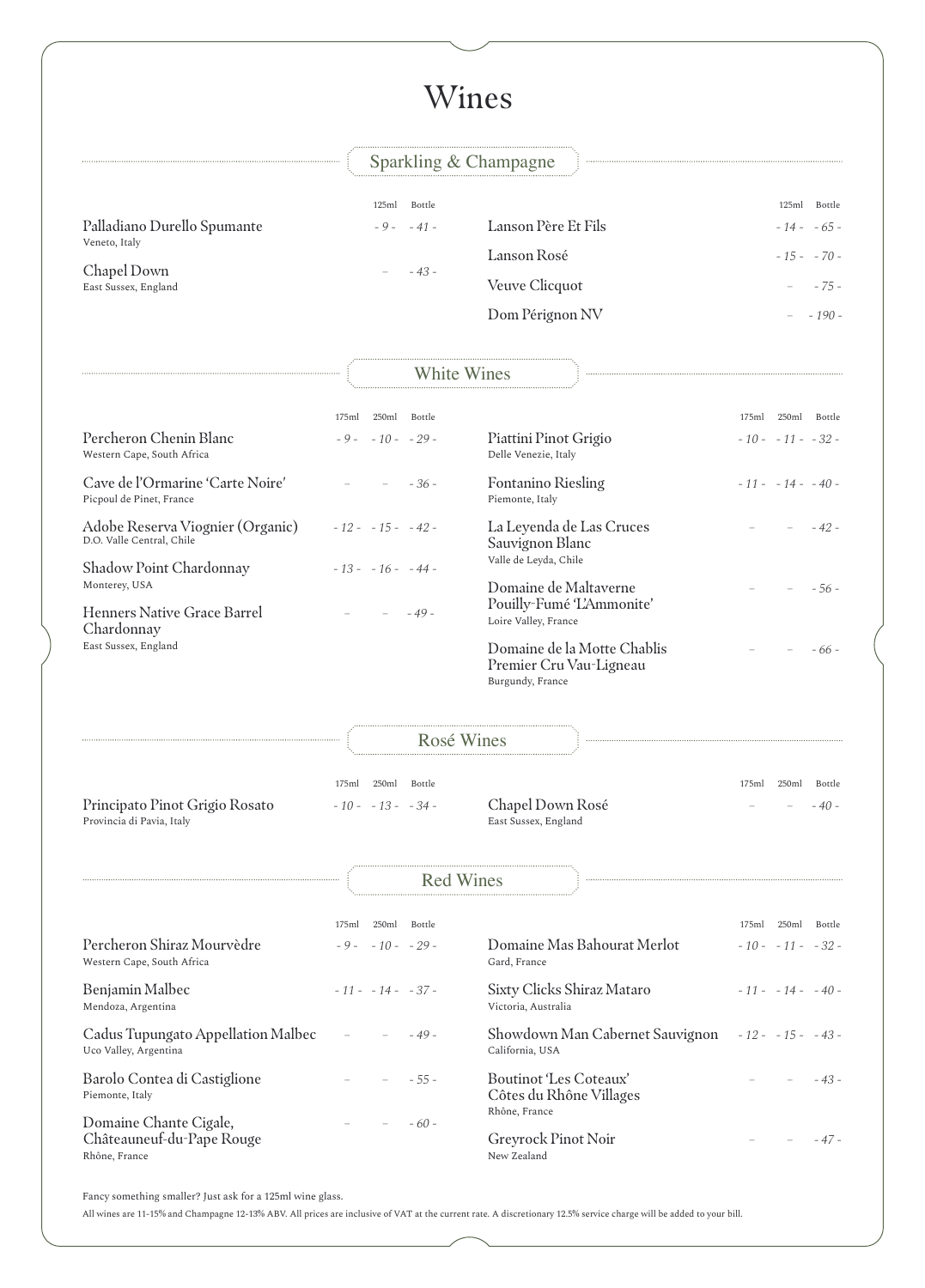## Desserts & Boozy Coffees

### Desserts

Eton Mess (V) *- 7.5 -* Summer berries, meringue and cream *771 kcal*

#### Black Forest Brownie (V) *- 7.5 -*

Served with chocolate mousse, cherry compote and double cream *1317 kcal*

#### Blackcurrant Cheesecake (V)*- 7.5 -*

Served with raspberry sorbet, crumble and coulis *758 kcal*

Ice Creams (V) *252 kcal*  & Sorbet (VG) *155 kcal - 6 -* Ask for today's flavours

### British Cheese Plate (V) *- 11 -*

A selection of British cheeses served with celery, grapes and biscuits *959 kcal*

Earl Grey Tea Infused Panna Cotta *- 7.5 -* Served with mixed berries *433 kcal*

Boozy Coffees

All *– 7.5 -*

A hot glass of black coffee with your choice of spirit, topped with whipped cream

Whisky

Spiced Rum

Grand Marnier

Amaretto

Kahlúa Jack Daniel's